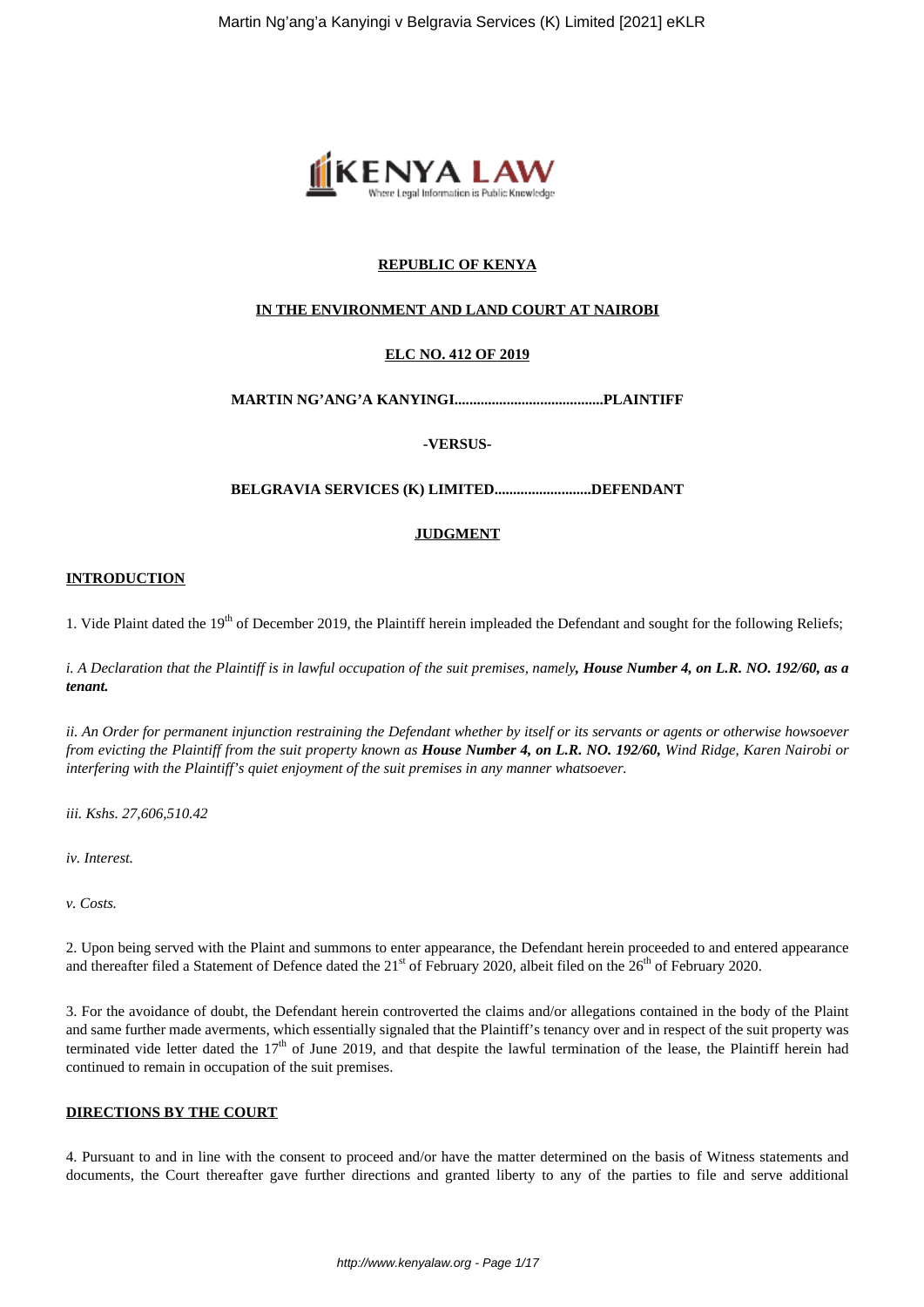documents, where appropriate.

5. Suffice it to say, upon the foresaid directions, the Plaintiff filed Supplementary lists and Bundles of documents dated the  $18<sup>th</sup>$  of March 2021 and 23<sup>rd</sup> of June 2021, respectively.

6. On the other hand, the Defendant herein not only filed further lists and bundle of documents dated the  $30<sup>th</sup>$  of April 2021, but also filed a Supplementary witness statement dated the  $11<sup>th</sup>$  of June 2021.

7. For the avoidance of doubt, all the aforesaid documents and witness statements, which were agreed to be relied upon, by dint of the Court order made on the  $8<sup>th</sup>$  of February 2021, form part of the Court record.

# **EVIDENCE BY THE PARTIES**

# **THE PLAINTIFF'S EVIDENCE**

8. The Plaintiff herein filed and relied upon a witness statement dated the  $19<sup>th</sup>$  of December 2019 and made the following averments;

9. On or about the year 2016, the Plaintiff was looking for a house to rent and in the course of his search, the Plaintiff came across houses under the management or ownership of the Defendant on L.R. NO. 192/60, Windridge, Karen in Nairobi.

10. It was the Plaintiff's further averment that after coming across the said houses, same made inquiries from the caretaker of the premises, who thereafter informed him that House Number 5, was indeed available and could be rented to and in favor of the Plaintiff.

11. Further, the Plaintiff also averred that after some time, the caretaker of the premises alerted him that House number 5, which was hitherto available, had been taken or otherwise rented out to someone else.

12. On the other hand, the Plaintiff further stated that the same caretaker informed him that House Number 4 was available and same could be rented to the Plaintiff.

13. Pursuant to the foregoing, the Plaintiff has further stated that same therefore made arrangements with the caretaker and/or Defendant's Representatives, and therefore inspected the said House Number 4, to authenticate and/or confirm whether same was in a tenantable and/or habitable situation.

14. According to the Plaintiff, after the inspection, certain defects were noted and/or observed in the said house, and as a result of the defects, a snag list depicting the defects was prepared and agreed upon by both the Defendant's representative and the Plaintiff herein.

15. Besides, the Plaintiff avers that after the snag list was prepared, the Defendant undertook and Covenanted to carry out and conclude the repairs in terms of the snag list.

16. Be that as it may, the Plaintiff has also stated that other than the defects which were contained in the snag list agreed upon, same was also keen to carry out and/or undertake certain modifications in the said house to make the house fit his taste and own liking.

17. As a result of the intended modifications, which were clearly for the Plaintiff's own liking, the Plaintiff says that the aspects and/ or areas of concern were clearly identified and marked out.

18. Nevertheless, the Plaintiff avers that he thought that the identified areas for modification, which were to make the house to his liking, were going to be simple and normal repairs that could be carried out and/or achieved within a short period.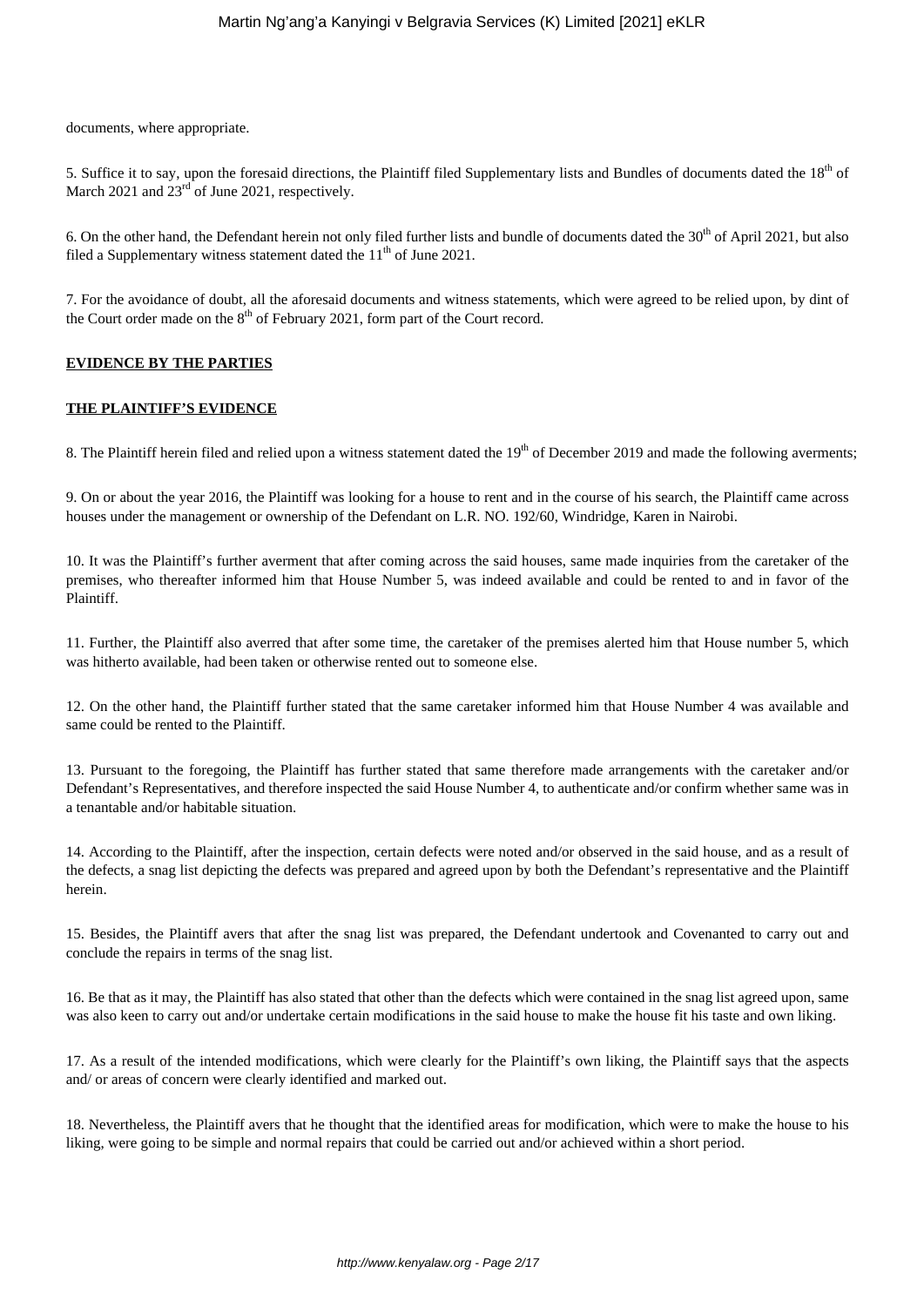19. However, the Plaintiff has averred that despite the defects identified in the snag list and the other areas of modifications, the latter which were for the Plaintiff's own liking, same proceeded to and signed the lease agreement dated 1<sup>st</sup> of October 2016.

20. On the other hand, the Plaintiff has contended that the Defendant's employees and/or staff delayed in making the repairs and as a result of the delay, same implored the Defendant organization to allow same to engage and use his construction company to undertake the repairs in question.

21. It is the Plaintiff's further statement that after he mentioned the issue of engaging his own company to undertake the repairs to the Defendant's representative, namely Mr. Phillipe Cauvier, same received verbal instructions to carry out and undertake repairs and that on the  $3<sup>rd</sup>$  of October 2016, the Plaintiff commenced to carry out the repairs.

22. The Plaintiff further averred that in the course of carrying out the repairs, he informed and kept the Defendant's representatives abreast and posted of the status of the repairs/renovations and also the monies that were spent.

23. Besides, the Plaintiff herein has further averred that in the course of carrying out the repairs, he also wrote a letter to the Defendant's representative, whereby same pointed out in the same letter dated the  $3<sup>rd</sup>$  of October 2016, that the repairs which were to be undertaken were the landlord's obligation and therefore the lease should only commence when all the works were concluded.

24. The Plaintiff further averred that his letter under reference, namely the letter dated  $3<sup>rd</sup>$  of October 2016, was received by one, Asumpta, for and on behalf of the Defendant.

25. According to the Plaintiff, the letter under reference and particularly the contents thereof, was never disputed and/ or contested.

26. On the other hand, the Plaintiff has further averred that after he commenced to carry out the repairs, using his own company, same discovered that the repairs were far more serious than what was captured and agreed upon in the snag list.

27. Be that as it may, the Plaintiff has proceeded to state that in the course of carrying out the repairs, he also found out that there were serious internal defects which affected the master bedroom, and particularly, the bathtub as well as the floor of the said bathroom.

28. The Plaintiff further testifies that as a result of the nature and seriousness of the defects noted, same called and informed the Defendant's representative, Mr. Phillipe, who agreed and/or promised to send an architect, to authenticate the extent and nature of the defects, which had been discovered by the Plaintiff.

29. Nevertheless, the Plaintiff avers that the Defendant's representative, did not send the architect as promised or at all.

30. To the contrary, the Plaintiff has stated that the Defendant's representative surprised him when he was notified that the repairs he was undertaking were unlawful and in violation of the terms of the lease signed on the  $1<sup>st</sup>$  of October 2016. For clarity, the information pertaining to the impugned violation was disseminated vide the Defendant's letter dated the  $21<sup>st</sup>$  of December 2016.

31. It is the Plaintiff's further averment that upon receipt of the letter dated  $21<sup>st</sup>$  December 2016, he responded thereto vide his letter dated  $22<sup>nd</sup>$  December 2016, which raised various issues and that the repairs which were being complained of, were necessary because of the poor workmanship, for which the Defendant was responsible.

32. According to the Plaintiff, his letter dated  $22<sup>nd</sup>$  December 2016, was not responded to and thus the repairs continued until the year 2017, albeit with the knowledge and concurrence of the Defendant.

33. It is the Plaintiff's further position that same finally moved into and took possession of the suit premises in November 2017, which is approximately 11 months after the signing and execution of the lease agreement.

34. Be that as it may, the Plaintiff has stated that during the entire period, when same was not in occupation of the premises, same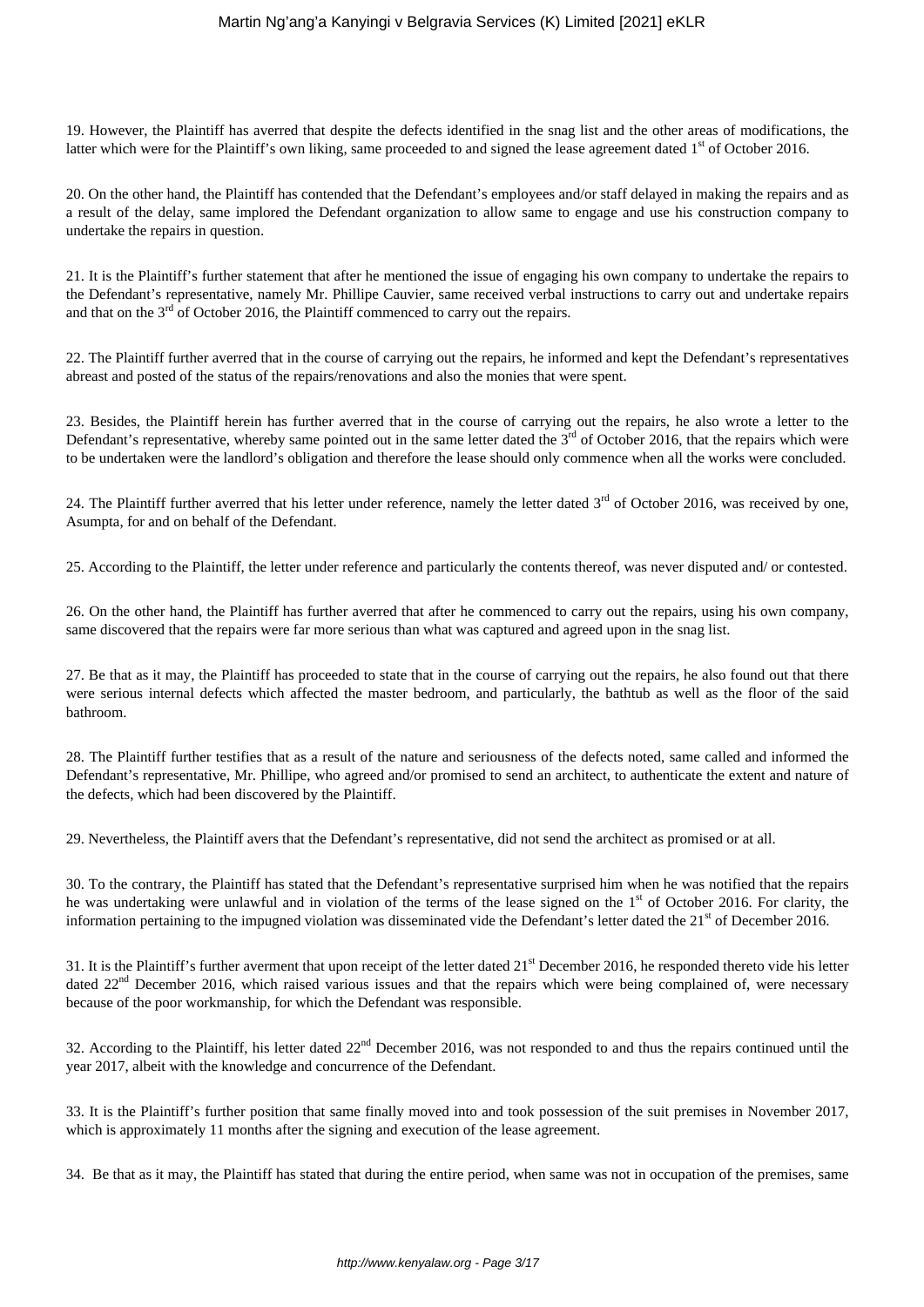continued to and indeed paid the requisite monthly rents, as well as the security, which was demanded by the Defendants and which was in any event, a term of the lease agreement signed on the  $1<sup>st</sup>$  of October 2016.

35. It is the Plaintiff's further statement, that in his humble view the duration which was taken while carrying out the repairs, amounting to a period of 11 months was to be compensated by extension of the lease period.

36. On the other hand, the Plaintiff has also testified that on or about January 2017, a discussion and/or an arrangement arose, between himself and one of the Defendant's representatives, whereby the Plaintiff expressed his desire to purchase the suit premises and that after various negotiations, the purchase price was agreed **at Kshs. 85,000,000 only.**

37. Nevertheless, the Plaintiff has proceeded to state that the intended sale and for which an agreement was indeed prepared, fell through and/or collapsed.

38. It is the Plaintiff's further position that despite the fact that the repairs and renovations, which were carried out in respect of the suit premises, were known to the Defendant, the Defendant herein revisited the issue vide their letter dated  $17<sup>th</sup>$  day of June 2019 and indeed purported to terminate the lease between the parties.

39. It was the Plaintiff's further statement that upon receipt of the Defendant's Advocate letter dated the  $17<sup>th</sup>$  day of June 2019, expressing the Defendant's desire to terminate the tenancy, same responded to the said letter through his own advocates vide letter dated  $6<sup>th</sup>$  August 2019, whereby the Plaintiff reiterated and/or pointed out that the suit premises were not in a habitable state at the time or point of the handover.

40. Be that as it may, the Plaintiff further averred that the Defendants upon receipt of his advocate's letter dated  $6<sup>th</sup>$  August 2019, responded thereto and insisted that the tenancy relationship between the Plaintiff and the Defendant had been terminated and the terms of the letter dated  $17<sup>th</sup>$  day of June 2019, terminating the lease remained in force and was effectual.

41. Based on the flurry of correspondence exchanged between the Plaintiff and the Defendant, it is the Plaintiff's further statement that a meeting was arranged between the Plaintiff's and Defendant's representative to iron out the issues of dispute namely, the alleged violation of the lease agreement as well as costs incurred by the Plaintiff during and in the course of the various repairs to the suit premises.

42. However, the Plaintiff has further stated that the meeting, which was held by the parties, did not resolve the issue of the cost of the repairs.

43. To the contrary, the Plaintiff has averred that even though the issue of cost of the repairs had not been agreed upon, the Defendant's herein issued another termination notice vide letter dated 22<sup>nd</sup> November 2019, whereby the Defendant reiterated the previous notices and indicated that the tenancy would be terminated by the  $30<sup>th</sup>$  November 2019 and also stated that the issues of the repairs would be treated separately from the issue of tenancy.

44. Other than the foregoing, the Plaintiff further stated that the Defendant herein further sent a letter dated 28<sup>th</sup> November 2019 through the Defendant's Advocate whereby the Defendant repeated and remained adamant that the repairs which were carried out and/or undertaken by the Plaintiff were never authorized by the Defendant and therefore the claim based on same, was unfounded.

45. Be that as it may, the Plaintiff has stated that the repairs which were carried out were with the knowledge and understanding of the Defendants and in the premises, the expenses incurred were with the Defendant's express approval.

46. In view of the foregoing, the Plaintiff has therefore laid a claim to be refunded the total monies which were spent towards the repairs in question amounting to Kshs. 22,780,715.42 Only, inclusive of the Wages, that were paid to the workers.

47. Besides, the Plaintiff has also sought for refund of Kshs. 4, 500,000, Only, which was paid to the Defendant on account of deposit and rents for the period of 13 months, being the period when the Plaintiff did not take possession of and/ or occupy the suit premises.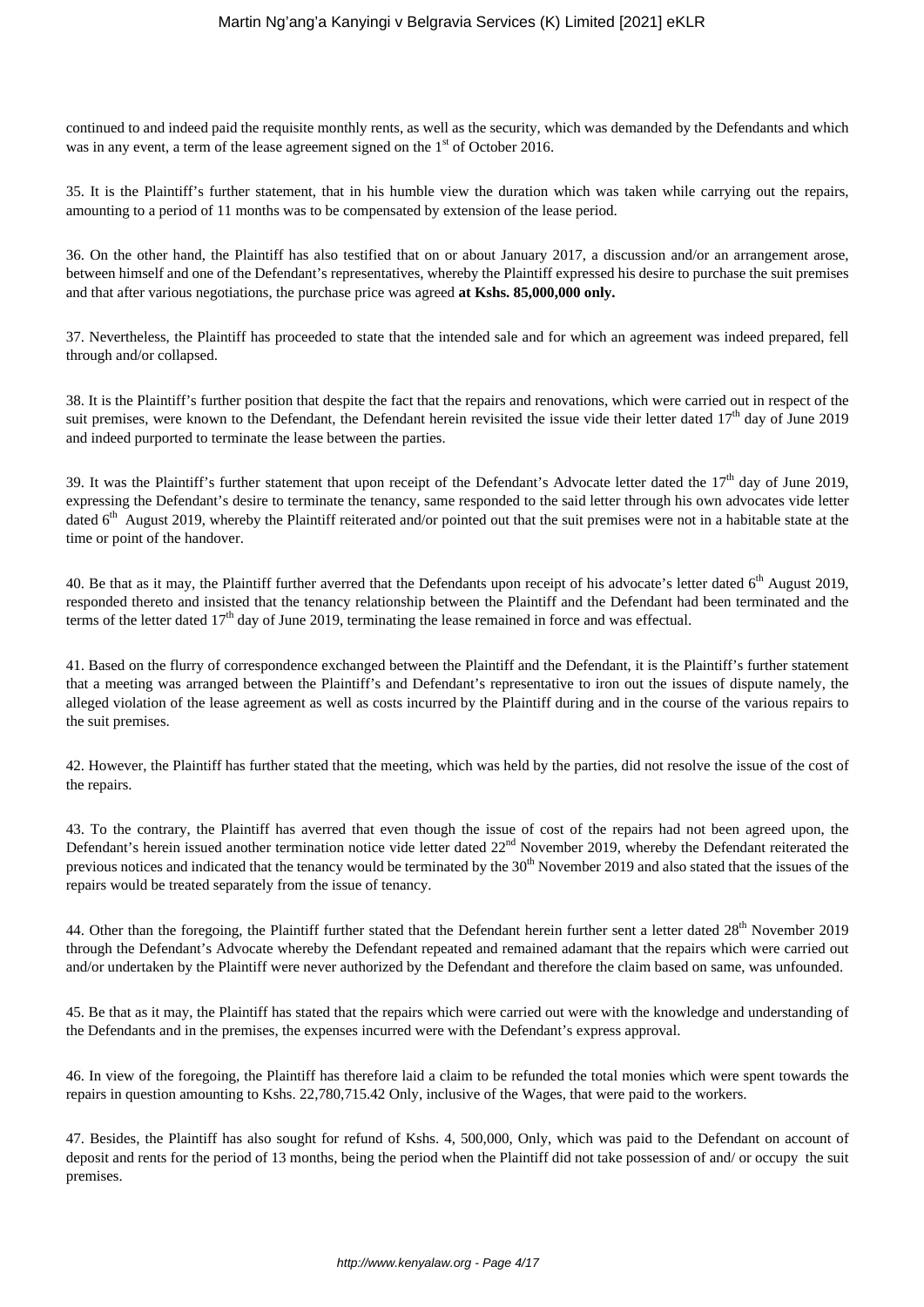#### **THE DEFENDANT'S EVIDENCE**

48. On her part, the Defendant herein has filed a witness statement through one of its representatives, namely Phillipe Cauvier, dated the 22<sup>nd</sup> of February 2021, which is similarly a lengthy statement.

49. Nevertheless, it is the Defendant's position that on or about June 2016, the Plaintiff herein expressed an interest in renting one of the Defendant's houses situate on L.R. NO. 192/60, known as Windridge, Karen.

50. Based on the interest of the Plaintiff to rent one of the houses under the management of the Defendant, a bundle of correspondence were exchanged vide email, leading to a consensus that the Plaintiff would be allowed to rent House Number 4.

51. Based on the foregoing, the Defendant's witness has averred that a joint inspection was thereafter arranged and the Plaintiff was able to view and inspect the premises in question.

52. It is also the Defendant's representative's position, that during the course of the viewing/inspection, certain defects were noted in the premises and a snag list, containing the defects was thereafter prepared and signed/agreed upon by both the Plaintiff and the Defendant's representative,

53. It is the Defendant's witness further position that after preparation of the snag list, the Defendant herein proceeded to and carried out the itemized defects, which were remedied and concluded.

54. As a result of the completion of the repairs, which were pointed out and agreed upon between the Plaintiff and Defendant, the Defendant's witness further stated that a formal lease agreement was signed and executed by the parties on 1<sup>st</sup> of October 2016.

55. It is the Defendant's witness statement that as at the time of the execution of the lease agreement, on the  $1<sup>st</sup>$  of October 2016, the house was in a habitable/tenantable condition therefore the Plaintiff was at liberty to take possession albeit at his pleasure.

56. It is the Defendant's witness statement that all the repairs that fell within the mandate of the Defendant were carried out and/or undertaken to the satisfaction of the Plaintiff and it is based on the situation, that the Plaintiff agreed and indeed signed the lease agreement.

57. On the other hand, the Defendant's witness has further averred that other than the defects which were agreed on in the snag list, the Plaintiff herein also sought to carry out some modifications to the house albeit to suit his own taste and/or liking. But the witness has pointed out that those were not part of the defects captured in the snag list.

58. On the other hand, the Defendant's witness has further stated that when the Plaintiff proceeded with the various repairs, which had been pointed out by the Plaintiff to be for his own liking, the Plaintiff proceeded deep to injure the walls of the premises and as a result of the activities by the Plaintiff, the Defendant was constrained to issue a notice to the Plaintiff identifying breach and/or violation of the terms of the lease agreement.

59. It is the Defendant's witness further statement that the Plaintiff did not desist from carrying out the works in the suit premises and as a result of the reluctance by the Plaintiff to stop the offensive works, the Defendant further issued a lease violation notice on **the 21st of December 2016.**

60. Be that as it may, the Defendant's witness has further averred that somewhere in January 2017, the Plaintiff herein expressed a desire to purchase the suit premises and based on the expression of interest, discussions were held between the parties, culminating into an agreement on the purchase price. For clarity, the purchase price was agreed at the sum of Kshs. 85,000,000 Only.

61. Nevertheless, the Defendant's witness has further stated that the Sale agreement fell through and/or collapsed, because the Plaintiff was not keen to comply with the terms of the sale agreement.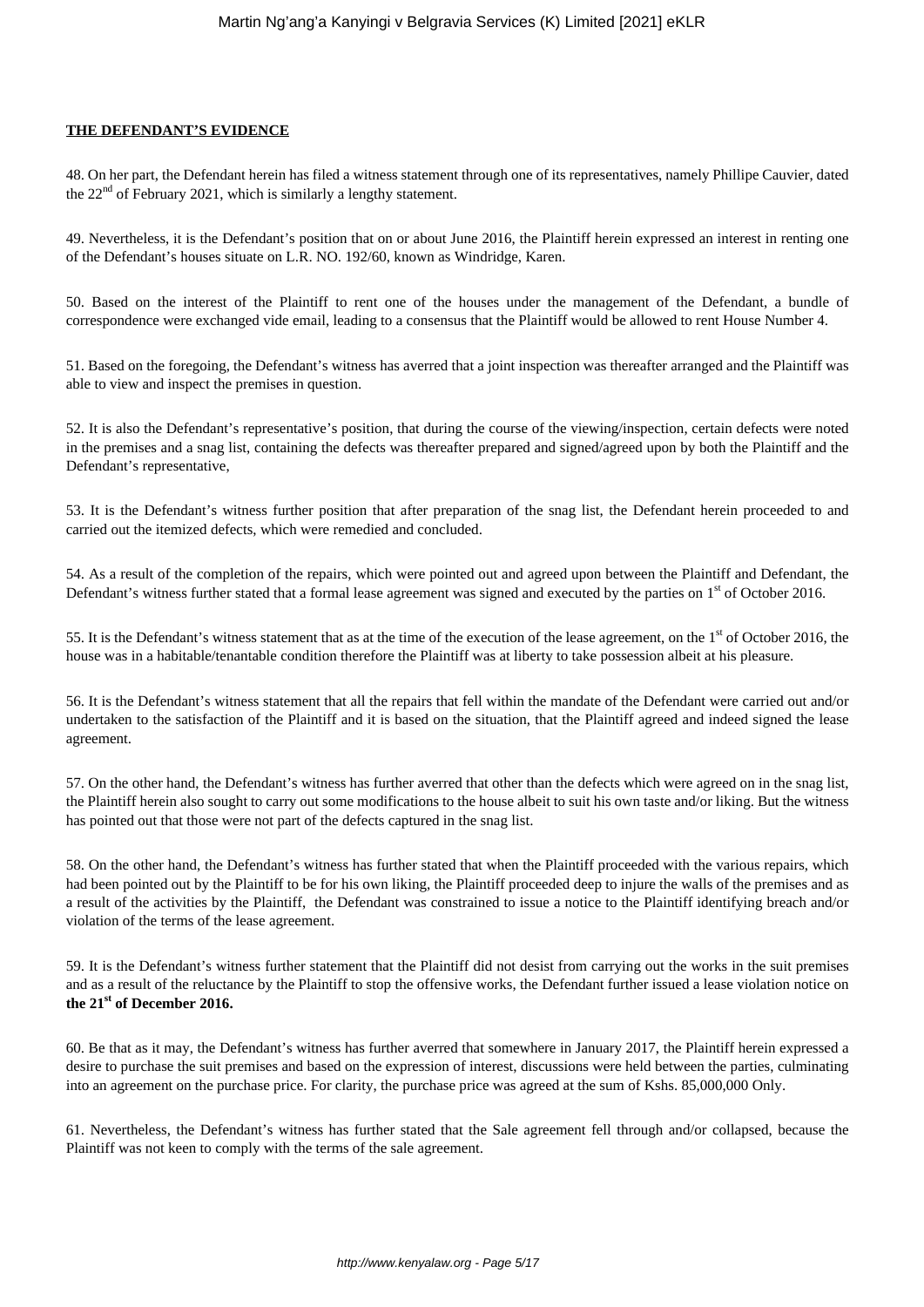62. Based on the foregoing, the Defendant's witness stated that the Plaintiff remained in occupation of the suit premises based on the Lease Agreement, which had been extended on  $1<sup>st</sup>$  of October 2018, for 2 years, and not as a purchaser or owner of the suit premises.

63. On the other hand, the Defendant's witness has pointed out that though the Plaintiff remained in occupation of the suit property as a tenant, same continued to violate the terms of the Lease Agreement and this led to the issuance of termination notices, including the notice dated the 17<sup>th</sup> day June 2019, as well as the notices dated  $22^{nd}$  August 2019 and  $22^{nd}$  November 2019, respectively.

64. It is the Defendant's witness further position that the extensive repairs and/or renovations which are being claimed by the Plaintiff herein, were outside the agreed snag list and in any event, related to Plaintiff's request to make the house befit his own liking and taste.

65. It is the Defendant's statement that the repairs in question were neither approved nor authorized by the Defendant and therefore no legitimate claim can lie against the Defendant.

66. On the other hand, the Defendant's witness has also stated that the Plaintiff herein ceased to be a lawful tenant in the suit premises effective the 30<sup>th</sup> of November 2019, when same was issued with a Notice of termination which brought the entire tenancy to an end.

67. Consequently, the Defendant's witness avers that the Plaintiff is thus a trespasser in the suit property.

68. In any event, the Defendant's witness has further stated that the suit property was indeed sold to and transferred in favor of a third party, namely Mr. John Mahinda Gaita, who became the lawful owner in respect of the suit property with effect from the  $26<sup>th</sup>$ of November 2019.

69. Finally, the Defendant's witness has stated that the repairs which the Plaintiff is claiming refund for, were neither authorized nor approved by the Defendant and the Defendant herein is a duly incorporated company and therefore, any actions for and on behalf of the company, must be under the hand/seal of the company and not otherwise.

70. As pertains to the claim for refund of Kshs. 4,500,000 Only, representing the security deposit and rent for a duration of 13 months, being the period which the Plaintiff claims not to have been in possession of the suit premises, it is the Defendant's witness position that the claim therein is misconceived and thus not payable.

71. Based on the foregoing, the Defendant has sought that the Plaintiff's suit be dismissed with costs to the Defendant herein.

#### **SUBMISSIONS**

72. After the consent entered into on the  $8<sup>th</sup>$  of February 2021, where the parties agreed to proceed on the basis of the witness statements and the bundles of documents, the parties also agreed to file and exchange written submissions.

73. Pursuant to the foregoing, the Plaintiff filed two sets of written submissions, the first one dated the 16<sup>th</sup> of April 2021 and the latter dated  $8<sup>th</sup>$  June 2021.

74. On her part, the Defendant filed her written submissions on the  $30<sup>th</sup>$  of April 2021.

75. For clarity, the submissions herein form part of the record of the Court and same shall be considered and utilized, as and where appropriate.

#### **ISSUES FOR DETERMINATION**

76. Upon reviewing the totality of the pleadings filed by the parties herein, the witness statements and the bundle of documents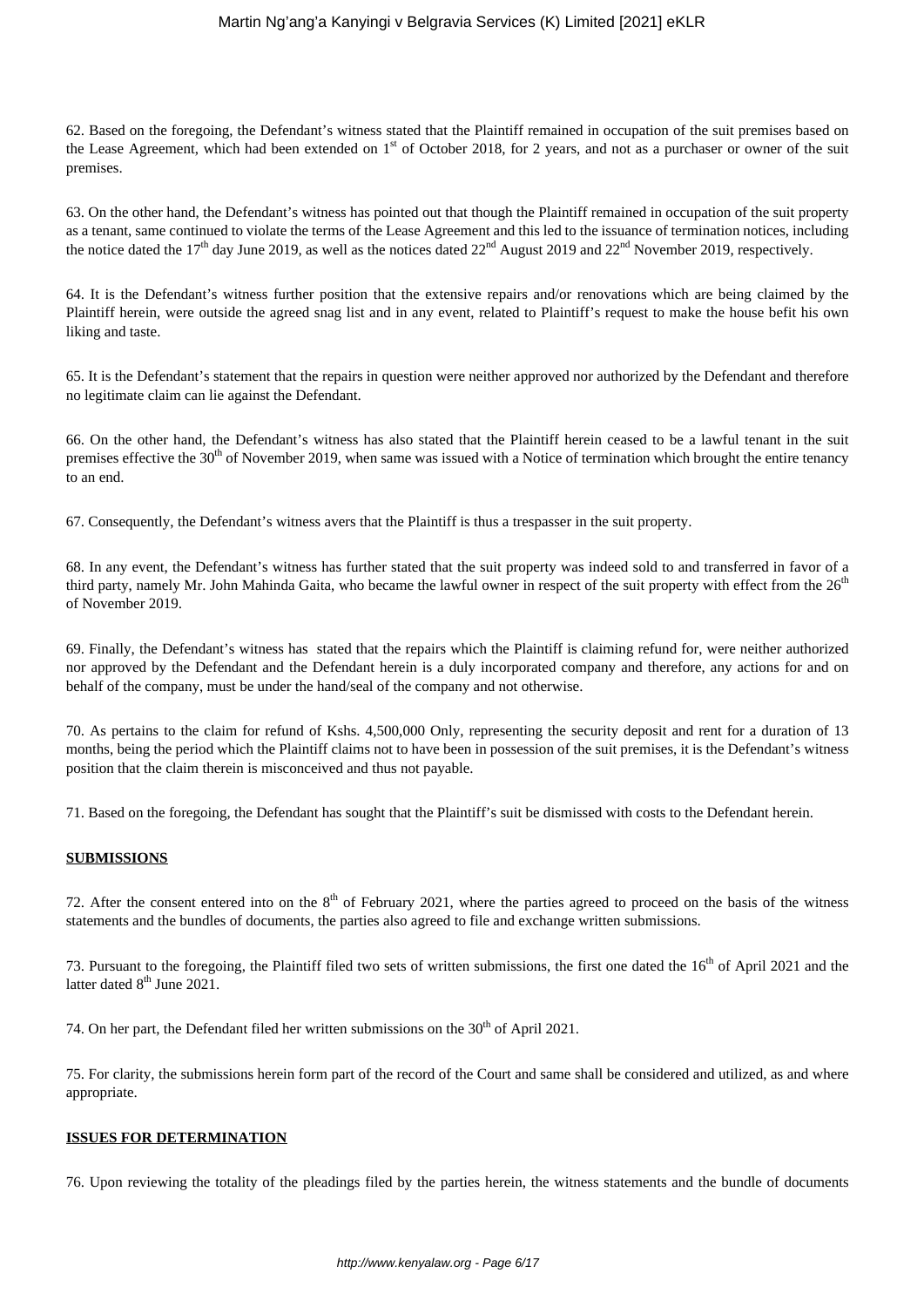which were agreed upon as well as the written submissions exchanged between the parties, **the following issues are germane for determination;**

*i. Whether the Plaintiff is a lawful tenant or a trespasser in the suit premises.*

*ii. Whether the suit premises were in a tenantable state as at the 1<sup><i>st*</sup> of October 2016 or otherwise.

*iii. Whether the repairs and/or works that were undertaken and/or carried out by the Plaintiff were authorized and approved by the Defendant.*

*iv. Whether the Plaintiff is entitled to the Reliefs at the foot of the Plaint.*

#### **ANALYSIS AND DETERMINATION**

#### **ISSUE NUMBER ONE**

#### *Whether the Plaintiff is a lawful tenant or a trespasser in the suit premises.*

77. It is common ground that the Plaintiff herein was searching for a suitable house to rent and/or occupy and in the course of searching for his dream house, the Plaintiff identified House Number 4, situate on the suit property which was under the management and/or ownership of the Defendant.

78. It is also settled that having identified the suit premises, as the ideal house for his occupation, the Plaintiff reached out to and/or engaged the Defendant's representative and/or caretaker, with a view to inspecting the suit premises.

79. Upon the inspection of the suit premises, the Plaintiff was satisfied therewith, (subject to certain defects) which shall be addressed hereinafter, and which form the basis for the Second issue for determination.

80. Suffice it to say, that after the various endeavors between the Plaintiff and the Defendant, a formal Lease agreement was crafted and thereafter executed by both parties on the  $1<sup>st</sup>$  of October 2016.

81. It is also not in dispute that at the time of execution of the Lease agreement, both parties thereto read, understood or otherwise appreciated the terms and import of the Lease agreement.

82. Suffice it to say, that the relationship between the Plaintiff and Defendant was captured and/or contained in a written document, namely, the lease dated the 1<sup>st</sup> of October 2016 to which either party was bound.

83. Pursuant to the lease agreement, the Defendant granted to and in favor of the Plaintiff a lease term of 2 years commencing 1<sup>st</sup> of October 2016 and terminating on even date in October 2018.

84. Nevertheless, what is important is that the initial lease dated the  $1<sup>st</sup>$  of October 2016, and the subsequent lease which was negotiated and entered into on the 1<sup>st</sup> of October 2018, contained clauses for termination of the Lease, in the event of breach and/or violation of the terms and conditions of the lease agreement.

85. According to the Defendant herein, the Plaintiff was in breach of various clauses of the Lease agreement and as a result of the breach, the Defendant issued and served three sets of termination notices, which were duly received and acknowledged by the Plaintiff.

86. For clarity, the termination notices were issued as hereunder;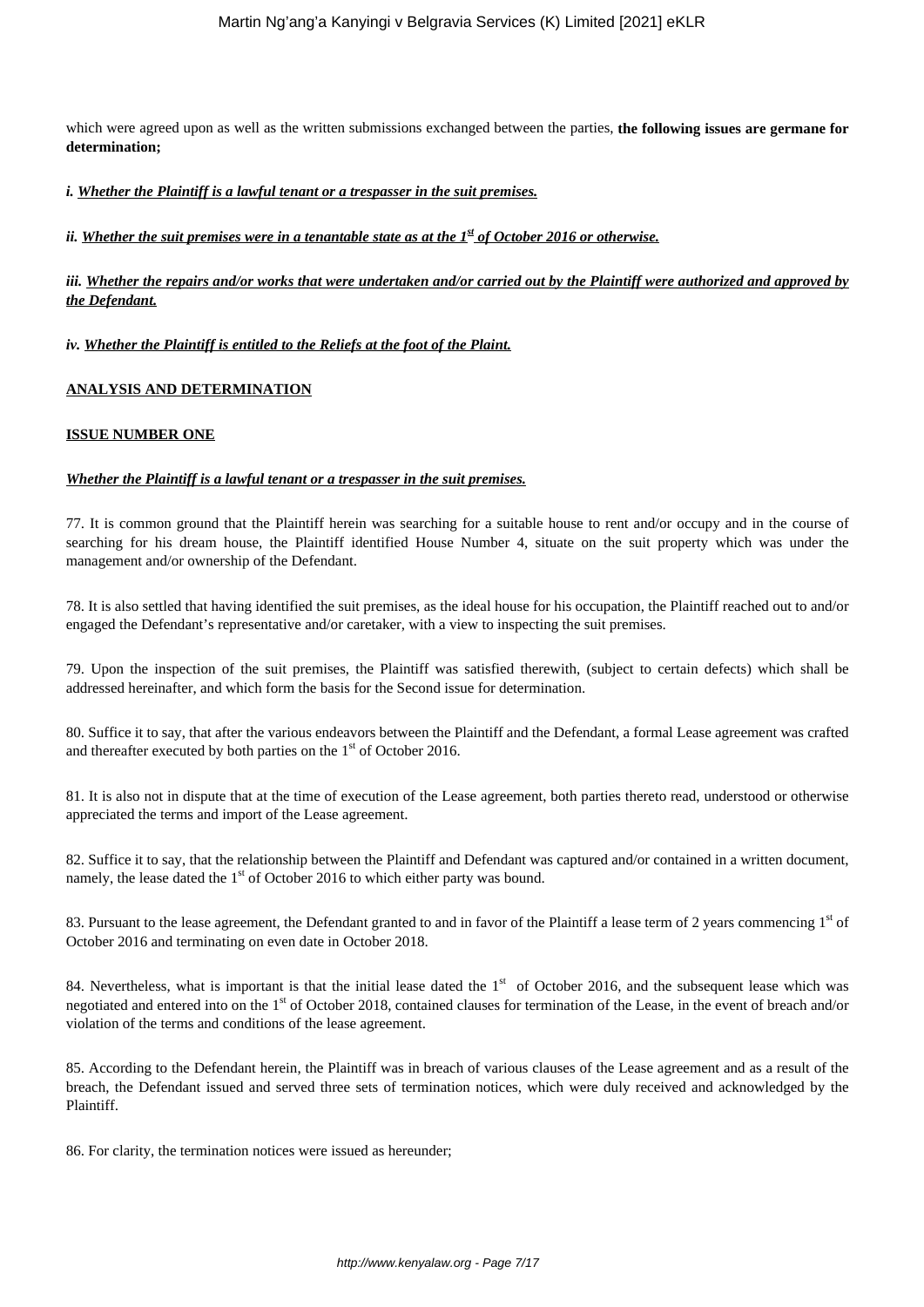- *i. Letter dated 17th June 2019.*
- *ii. Letter dated 20th August 2019.*

*iii. Letter dated 22nd August 2019.*

*iv. Letter dated 22nd November 2019.*

*v. Letter dated 28th November 2019.*

87. It is important to note that all the foregoing letters were received and acknowledged by the Plaintiff, and same were indeed responded to as hereunder;

*i. Letter dated 6th of August 2019.*

*ii. Letter dated 23rd August 2019.*

*iii. Letter dated 227th August 2019.*

- *iv. Letter dated 18th November 2019*
- *v. Letter dated 26th November 2019.*

88. Suffice it to say, that the termination letters which were issued by and on behalf of the Defendant, were premised and/or founded on the breach of the terms of the lease agreement and indeed same, identified the offensive works by the Plaintiff as the basis of the violations complained of.

89. It is conceded that the Plaintiff herein upon receipt of the termination letters, wrote back and answered the contents of same.

90. Nevertheless, the question that needs to be addressed is whether the terms of the Lease Agreement that were signed and executed between the parties provided a clause for the letters by the Plaintiff herein and whether the response by the Plaintiff would be deemed to neutralize and/ or negate the termination notices.

91. In my humble view, the breaches that were pointed out in the termination notices, could only be remedied by rectification and thereafter execution of an addendum, to confirm rectification and rescission of the termination notice. This was not done.

92. On the other hand, the termination notices which were issued by the Defendant and which were geared towards terminating the tenancy, have also not been challenged, impeached and/ or impugned. For clarity, neither of the said notices is the subject of the instant suit.

93. Owing to the foregoing, it is therefore my finding and holding that the validity, legality and effectiveness of the notices to terminate the Plaintiff's tenancy have not been questioned, challenged and/ or impugned, or at all.

94. In the premises, it is convenient to assume that having not been challenged, the Plaintiff herein impliedly agreed to and/or concedes to the effectual termination of his tenancy in the suit premises.

95. Notwithstanding the foregoing, it is my observation that a termination notice, which is issued in accordance with the contractual document, in this case the Lease Agreement, takes effect unless same has been rescinded by the Issuer, in this case, the Defendant and/or challenged before court of law.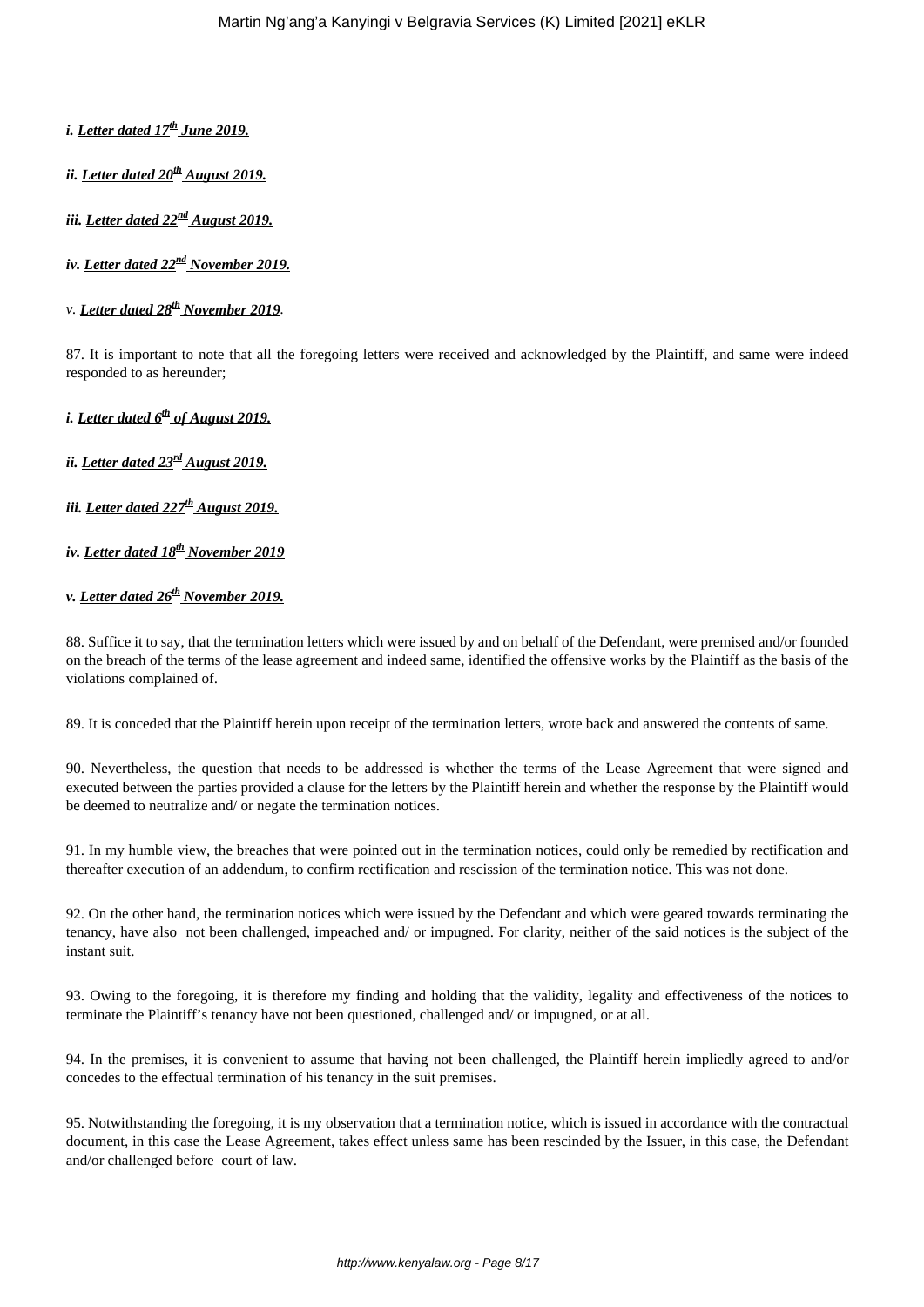96. Consequently, and premised on the foregoing, the Plaintiff herein ceased to be a lawful tenant in the suit premises effectively from the  $30<sup>th</sup>$  of November 2019, in terms with the termination notice issued on the  $22<sup>nd</sup>$  day of November 2019, which merely reiterated the previous termination notices issued, namely, the one dated the  $17<sup>th</sup>$  day of June, 2019.

97. Assuming that I am wrong in the foregoing observation, (*which I believe not*), there is also evidence that the suit property was indeed sold to one Mr. John Mahinda Gita, who thereby became the registered owner of the suit property by virtue of the lease executed on the same 26<sup>th</sup> November 2019 and which was produced before the court as an exhibit, at pages 206-239 of the Defendant's bundle of Documents.

98. In so far as the suit premises have since been sold and transferred in favor of a  $3<sup>rd</sup>$  party, who now holds the title to and in respect thereof, is not possible to sanction the Plaintiff's claim to be a lawful tenant in the suit premises, as against the Defendant herein, who has since passed over Ownership of the premises.

99. Suffice it to say, that the Plaintiff herein did not contest the fact that the suit property was indeed sold and transferred in favor of one John Mahinda, who is therefore the effective owner and/ or Proprietor thereof.

100. Besides, I have also not come across any document and/or averment that the Plaintiff herein has entered into and/or executed any Lease agreement with the current registered owner of the suit premises to warrant a claim for being a Lawful tenant in the suit premises.

101. Based on the foregoing, I find and hold that the Plaintiff is not lawfully in occupation of the suit premises as a tenant or at all. Consequently, and in this regard, I decline to make a declaration in the manner sought in the Plaint.

# **ISSUE NUMBER TWO**

### *Whether the suit premises were in a tenantable state as at the 1<sup>st</sup> of October 2016 or otherwise.*

102. After the Plaintiff herein identified the suit premises as the ideal house for purposes of his renting and after engaging the caretaker of the suit premises, the two sides agreed to and indeed carried out a joint inspection of the suit premises.

103. It is also common ground that after the joint inspection was carried out, the parties prepared a snag list which contained the details of the defects that were noted and agreed upon, and the details of the defects which were identified and agreed upon are contained vide the email correspondence, exchanged between the Plaintiff and the Defendant's Representatives at pages 27-31 of the Plaintiff's own bundle.

104. Suffice it to say, that the Defendant herein proceeded to and undertook the repairs in terms of what was agreed upon and contained in the snag list. Essentially, that is the import of the email correspondence and exchange between the Plaintiff and Defendant Representative at the foot of pages 27-31 of the Plaintiff's bundle.

105. On the other hand, it is important to note that after the issue of the snag list had been addressed or better still, ceased to be an issue of concern, the Plaintiff herein by himself and out of his own volition, indicated that there were some other repairs and/or modifications, outside the snag list but which were meant to suit the Plaintiff's own taste, life and/or lifestyle.

106. For clarity, see the Plaintiff's own statement at Paragraph 9 where the Plaintiff states as hereunder;

# *"…………..there were some modifications that I wanted to make to the house for my own liking. These were clearly identified and marked out."*

107. From the foregoing statement, it is evident that there were other defects that were noted and captured in the snag list, which were to be done and were indeed done by the Defendant as the landlord.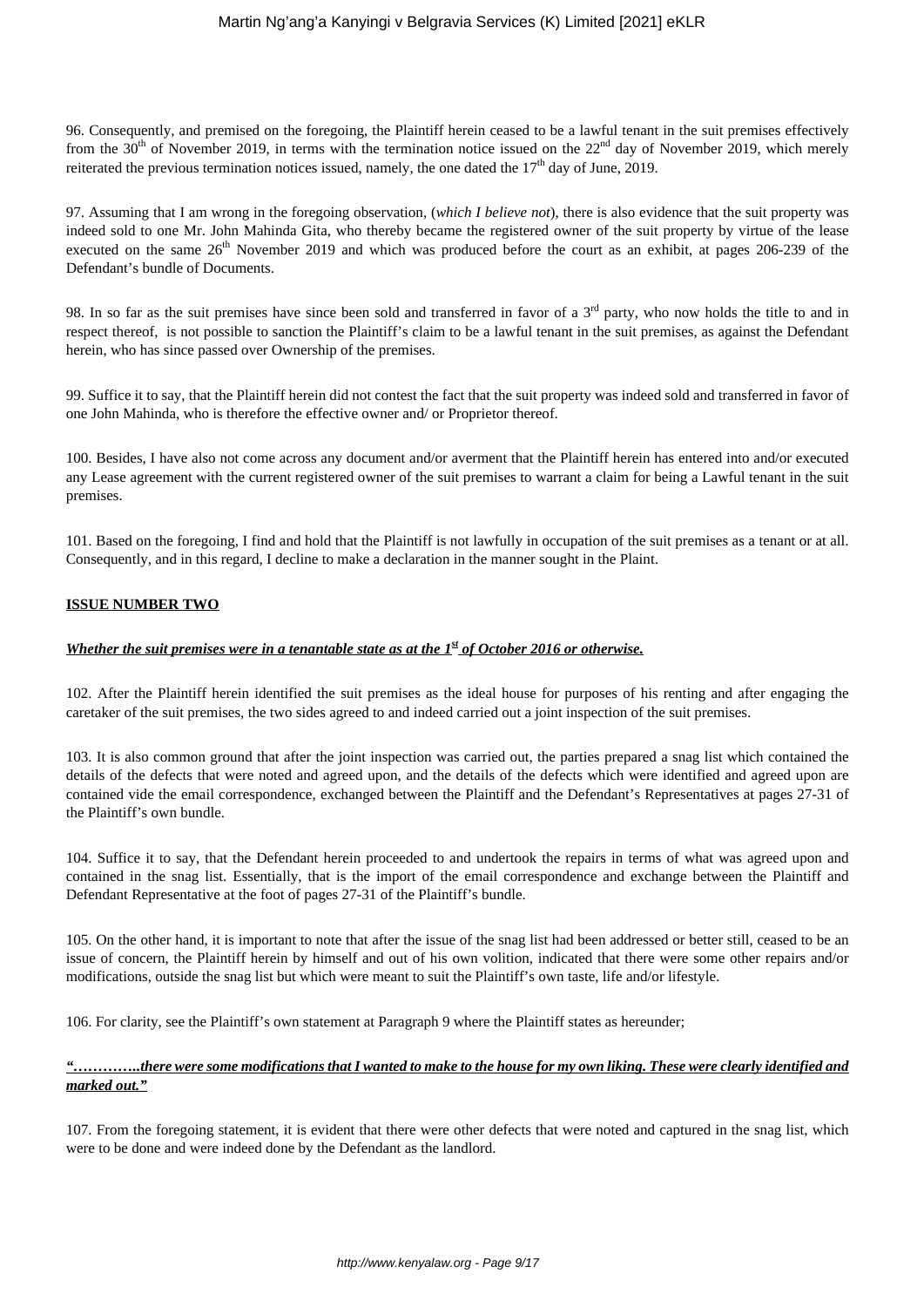108. On the other hand, it is also important to note that after the exchange of the email correspondence between the Plaintiff and Defendant's representative, which have been alluded to in the preceding paragraph, the issue of the repairs was terminated and ceased to be an agenda and parties thereafter moved to preparation of the lease agreement.

109. Similarly, vide the email correspondence, the Plaintiff herein thereafter requested for the Lease document, which was sent and/or dispatched unto him, and after he read through same, the Plaintiff expressed satisfaction with the terms and the conditions therein.

110. In fact, the only other comment the Plaintiff had, was that in lieu of 2-year lease, he proposed that same be made a 3-year lease and implored the Defendant to adjust the duration of the lease.

111. Nevertheless, the Defendant's representative wrote back to the Plaintiff on the issue of duration of the lease and confirmed that the Defendant's leases are circumscribed to 2 years and that when the time lapses, the Defendant would be amenable to renewal/extension. *(See pages 32-34 of Plaintiff's own bundle).*

112. Based on the exchange, which now concerned the duration of the lease as opposed to repairs and upon being convinced on the duration of the lease, the Plaintiff remarked as hereunder;

# *"I have gone through the list and I would like to request we do a 3-year lease as we had agreed earlier. The rest is okay with me, and if this is agreeable by all parties, you can let me know when the document is ready for signing. Please note we are short of time."*

# *Kind Regards,*

#### *Martin.*

113. From the foregoing, it is evident that the Plaintiff was satisfied with the terms of the intended lease save for the duration and indeed asked for the final copy for his execution and signing.

114. Certainly, a final copy of the lease document was indeed generated and same was thereafter shared with the Plaintiff herein, who proceeded to and executed the lease agreement without any reservation or at all.

115. Having duly executed the lease agreement dated the  $1<sup>st</sup>$  of October 2016, the Plaintiff is taken to have confirmed that the defects, which were in the suit premises and which was being rented out to and in favor of the Plaintiff had been attended to and same was therefore in a tenantable status, and the execution thereof could only confirm as much, no less no more. *See clause 12(k) of the agreement.*

116. In any event, once parties to a contract execute the contract, it is taken that same are bound by the said contract and that whenever a dispute does arise, the dispute can only be resolved by interpreting the contract document, relying on and/or utilizing the statutory canons for interpreting a written contract, deed and/or document.

117. In support of the foregoing observation, I can do no better than to quote the holding of the Court of Appeal in the case of **The Speaker, Kisii County Assembly & Others vs James Omariba Nyaoga [2015] Eklr** where the Court observed as hereunder;

*"The 1st appellant's attempt to vary the terms of the letters of appointment, in our view, offends the provisions of Sections 97 and 98 of the Evidence Act, Chapter 80 Laws of Kenya, which attempt we must reject. . This is not the first time we are doing so. In the case of John Onyancha Zurwe v Oreti Atinda alias Olethi Atinda [Kisumu Civil Appeal No. 217 of 2003] (UR), we cited, with approval, Halsbury's Laws of England 4th Edition vol. 12, on interpretation of deeds and non-Testamentary Instruments paragragh,1478 as follows:-*

*'' Extrinsic evidence generally excluded:*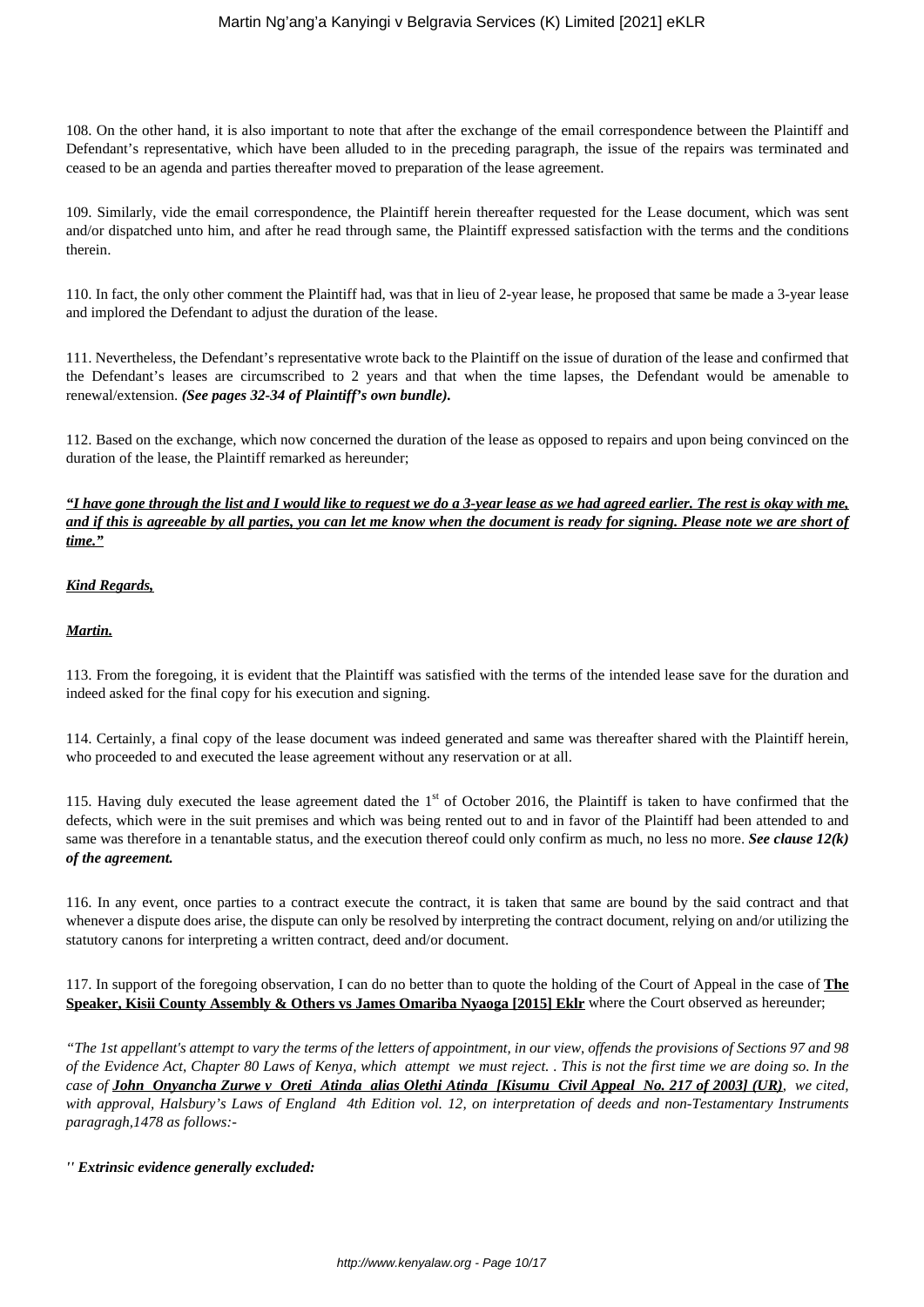*Where the intention of parties has been reduced to writing it is in general not permissible to adduce extrinsic evidence whether oral or contained in writing such as instructions ,drafts, articles, conditions of sale or preliminary agreements either to show that intention or to contradict, vary or add to the terms of the document.*

#### *Extrinsic evidence cannot be received in order to prove the object with which a document was executed or that the intention of the parties was other than that appearing on the face of the document."*

118. In my humble view, having executed the lease agreement, the Plaintiff herein cannot *ex post facto*, now be heard to contend that the suit premises were not tenantable and/or inhabitable at the point in time, when same executed the contract and duly accepted that the premises were consumable.

119. To accept the contention and/or position by the Plaintiff herein as captured by the unilateral letters propagated by the Plaintiff, would be tantamount to allowing the Plaintiff to alter the terms of the lease agreement, albeit through the backdoor.

120. **To my mind, the law frowns upon such conduct and I am not on my own, prepared to commit a travesty to justice. Consequently, I find and hold that the suit premises, were in a tenantable state, when the Lease Agreement was executed and that much, is attested to by Clause 12k, thereof.**

#### **ISSUE NUMBER THREE**

### *Whether the repairs and/or works that were undertaken and/or carried out by the Plaintiff were authorized and approved by the Defendant.*

121. Prior to the execution of the lease agreement, the parties herein conducted a joint inspection pertaining to and/or concerning the suit premises, which was the basis of the intended tenancy between the parties.

122. Subsequently, a snag list, containing all the identified defects, was agreed upon and the Defendant was thereafter mandated to undertake the repairs beforehand.

123. It is important to note and recall that the repairs which were contained in the snag list were to be carried out and were indeed carried out by the Defendant and none was delegated to the Plaintiff or at all.

124. Thereafter, the parties executed the lease agreement dated  $1<sup>st</sup>$  of October 2016 which defined the clauses governing the lease, and in particular clause  $10<sub>(g)</sub>$  provides as hereunder;

*"Not to make nor permit to be made alterations in or addition to the said premises nor to erect any fixtures therein nor drive any nails, screws, bolts or wedges in the floors, walls or ceilings thereof without the consent in writing of the landlord first obtained and on termination of the tenancy, to make good the removal of any such nails, screws, bolts or wedges."*

125. The foregoing clause barred and/or otherwise forbade the Plaintiff, as the tenant, from carrying out and undertaking any alterations and/or adjustments to the suit premises or at all.

126. To my mind, the Plaintiff could however carry out and/or undertake any adjustments, alterations or additions to the suit premises albeit with the consent, permission, authority or sanction of the Defendant, provided that such sanction is reduced into writing and signed by the parties chargeable thereto with the document.

127. On the other hand, the Plaintiff herein was also at liberty to enter into and sign an addendum with the Defendant whereby certain repairs, additions or adjustments would be allowed and such a document would become an addendum to the lease agreement.

128. In respect of the subject matter, there is no further agreement, document and/or addendum to the lease agreement which varied and/or superseded the contents of clause 10 (g) of the Lease agreement and which therefore would have allowed the Plaintiff to do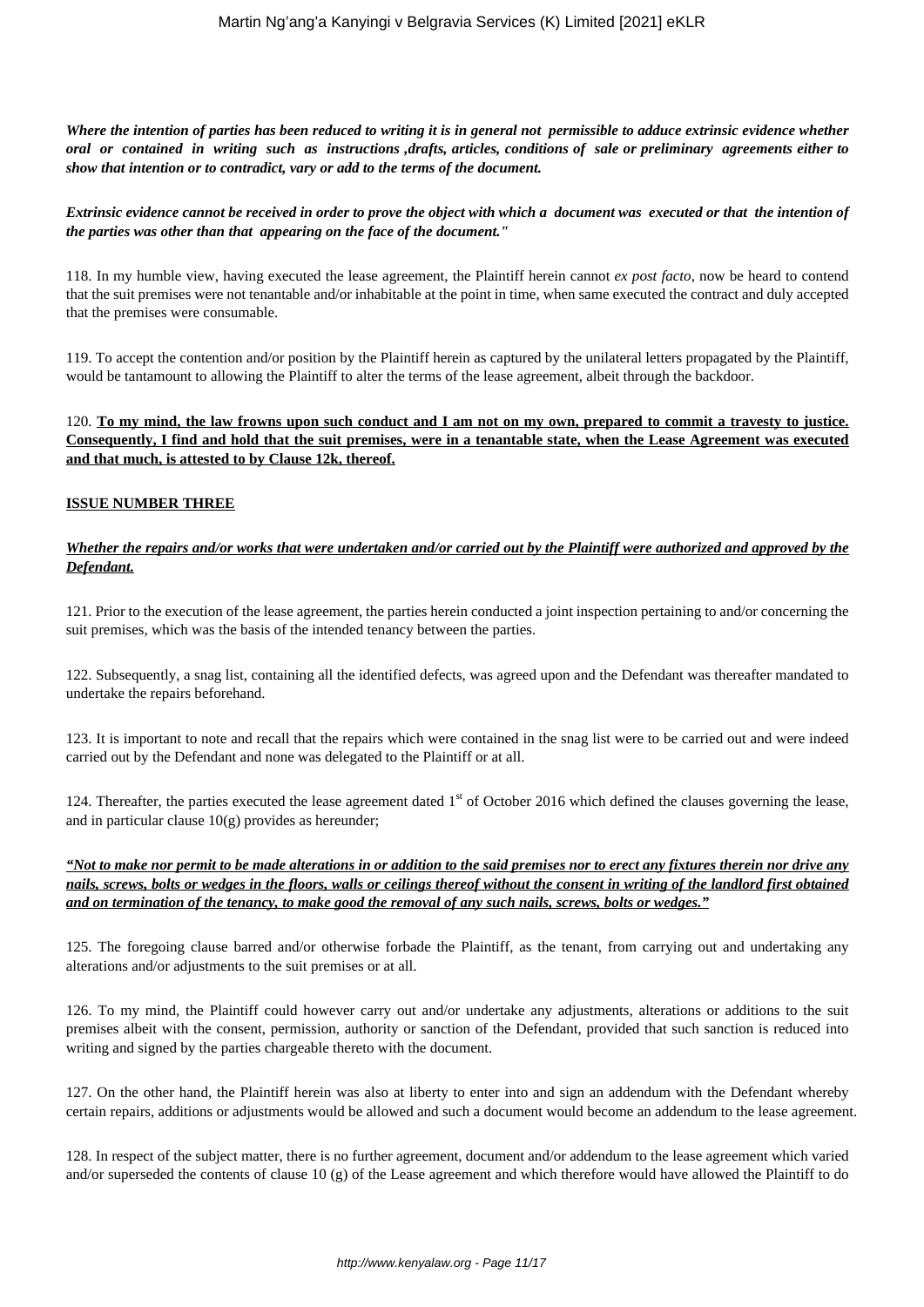the impugned adjustments.

129. In support of the foregoing holding, I restate and adopt the observation by the Court of Appeal in the case of **National Bank of Kenya Ltd vs Pipeplastic Samkolit Ltd & Another [2001] eKLR** where the Court observed as hereunder;

*"As was stated by Shah JA in the case of Fina Bank Limited vs Spares & Industries Limited (Civil Appeal No 51 of 2000) (unreported):*

*"It is clear beyond peradventure that save for those special cases where equity might be prepared to relieve a party from a bad bargain, it is ordinarily no part of equity's function to allow a party to escape from a bad bargain".*

130. As far as alterations, adjustments and/or additions to thee suit premises were concerned, the Plaintiff herein was bound by the terms of the lease agreement. Consequently, the Plaintiff could not carry out any such alterations, unless same procured and/or obtained the requisite approval in writing.

131. On the other hand, the Plaintiff has also contended that the alterations to the suit premises, were carried out with the approval of the Defendant.

132. Having made the foregoing assertion, the Plaintiff was thereby obliged to tender evidence of such approval, which in any event, could only be in writing and dully signed by the Defendant or his authorized agents.

133. At any rate, it is important to note that the Defendant being a limited liability company, same can only act or authorize instructions in writing and not otherwise. Perhaps, I need to add that the Defendant, as a company has no mouth to verbalize any instructions or acceptance.

*134.* In short, the burden of proving that any approvals were issued for purposes or undertaking the alterations or adjustments, laid on the Plaintiff and not otherwise. *(See Sections 107 and 108 of the Evidence Act, Chapter 80, Laws of Kenya.)*

135. On the other hand, it is also important to take cognizance of the decision in the case of **Daniel Toroitich Arap Moi vs Mwangi Stephen Muriithi [2014] eKLR** where the Court stated as hereunder;

*"On perusing the judgment and hearing Mr. Mwangi, what comes through clearly and was repeated several times over, was the position that since the appellant did not deny the facts stated in the affidavits of the 1st respondent then he was deemed to have admitted those facts. With respect, that was entirely a wrong approach to this case and the entire practice of civil litigation.*

*. Whether or not the appellant had not denied the facts by affidavit or defence , when the 1st respondent came to court, he was bound by law and practice to lay the evidence to support existence of the facts he pleaded. That is what we understand Section 108 of the Evidence Act to be demanding of a party like the 1st respondent that:*

#### *"The burden of proof in a suit or proceedings lies on that person who would fail if no evidence at all were given on either side."*

136. The Plaintiff herein on whom the burden of proof laid, did not avail the requisite approval and in this regard, my answer to whether any approval was given is in the negative.

137. Notwithstanding the foregoing, it is also important to observe that the massive adjustments or works that were carried out by the Plaintiff in the premises, without approval of the Defendant, were the basis of the various notices which were issued to and against the Plaintiff, details which were enumerated while discussing issue number one herein before.

138. In any event, the impugned works which were carried out by the Plaintiff herein were also the base of the Defendant's letter issued on the 26<sup>th</sup> of December 2016, whereby the Defendant indicated that the activities which were being undertaken by the Plaintiff were neither authorized nor sanctioned by the Defendant herein.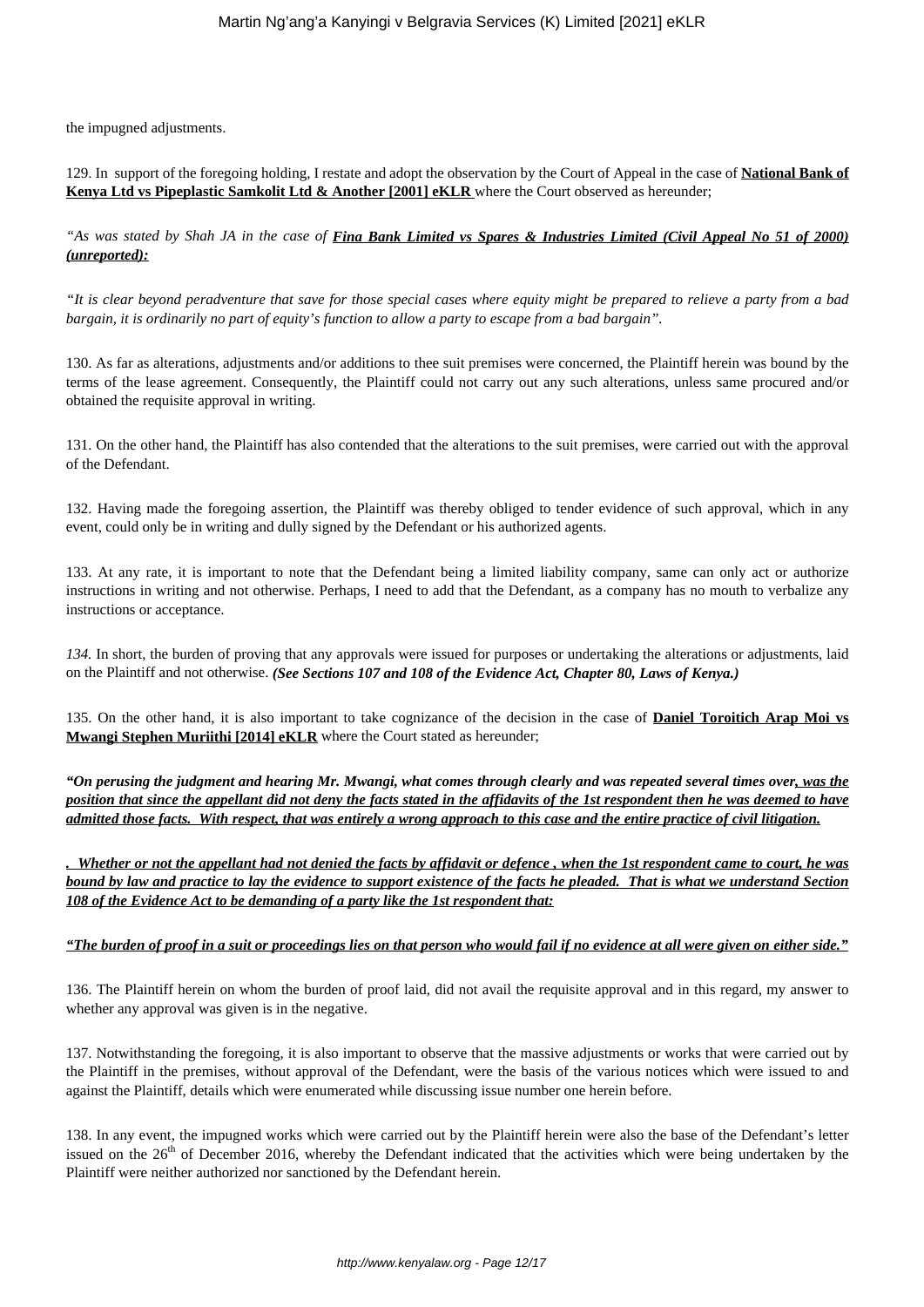*139.* On the other hand, the Defendant also pointed out to the Plaintiff that the offensive works had also not received approval from the Nairobi City County Government, in compliance with the provisions of the *Physical Planning Act, now repealed and replaced by Physical and Land Use Act 2019.*

140. Suffice it to say, that the lease violation notice dated 21st December 2016, was duly received by the Plaintiff and was responded to by the Plaintiff's own letter dated  $22<sup>nd</sup>$  December 2016 at pages 57 and 58 of the Plaintiff's bundle. However, the major point is that the said lease violation notice was neither withdrawn nor rescinded.

141. If anything, the lease violation notice dated 21<sup>st</sup> December 2016, has also not been challenged or impugned by any court proceedings, let alone the subject proceedings.

142. Based on the foregoing, it is difficult to understand the foundation and/or premise upon which the Plaintiff can bravely contend that his activities were duly approved and/or sanctioned by the Defendant.

143. Unfortunately for me, I have rumbled through the Documents running up to 211 pages, as well as the subsequent Supplementary bundles by the Plaintiff, but I have found none. Perhaps if any existed, it was withheld from the court.

#### **ISSUE NUMBER FOUR**

#### *Whether the Plaintiff is entitled to the Reliefs at the foot of the Plaint.*

*144.* The Plaintiff herein has sought for a declaration that same is lawfully in occupation of the suit premises as a tenant. However, the same Plaintiff is the one who has availed to court various copies of the termination notices including, but not limited to the letters *dated 17th June 2019, 20th August 2019, 22nd August 2019t, 22nd November 2019, 28th November 2019 as well as 10th December 2019. See pages 101, 103, 105, 111, 113 and 115 of the Plaintiff's own bundle.*

145. In the premises, the prayer for the declaration sought, is certainly made in vacuum.

146. On the other hand, the Plaintiff has also sought for an order of permanent injunction to issue against the Defendant herein from interfering with the Plaintiff's occupation, possession and use of the suit premises.

147. Assuming that at the time the suit was filed, the Defendant was still the registered owner of the suit premises, can a tenant whose tenancy has been terminated in accordance with the lease agreement, accrue and/or attract an order of permanent injunction against the registered owner of the property"

148. To my mind, the issuance of such an order would amount to an absurdity. In this regard, I would not be disposed to grant such an order.

149. Nevertheless, it would take proof of a very special and peculiar circumstance to warrant an order of permanent injunction, to issue against the registered owner of the suit premises either at the instance of a defaulting tenant or a trespasser. However, none has been proven in respect of the subject matter.

150. For this bold proposition, I take refuge in the decision in the case of **Nguruman Ltd vs Jan Bonde Nielsen & 2 others [2014] eKLR,** where the Honorable Court observed as hereunder;

*"It must also be remembered that it is a serious thing to restrain a registered proprietor of a property over what is undeniably his unless there are justifiable grounds to do so. The 1st respondent's 50% claim of shares in the appellant company, the resources he used for architectural design, to construct the camp, the airstrip, to grade the road network, US \$ 1,917,333 alleged advanced to the 2nd and 3rd respondents, and US \$ 14 million allegedly used in the management and development of the camp, are all matters that can be resolved by arithmetical calculation and a refund made, if proved at the trial."*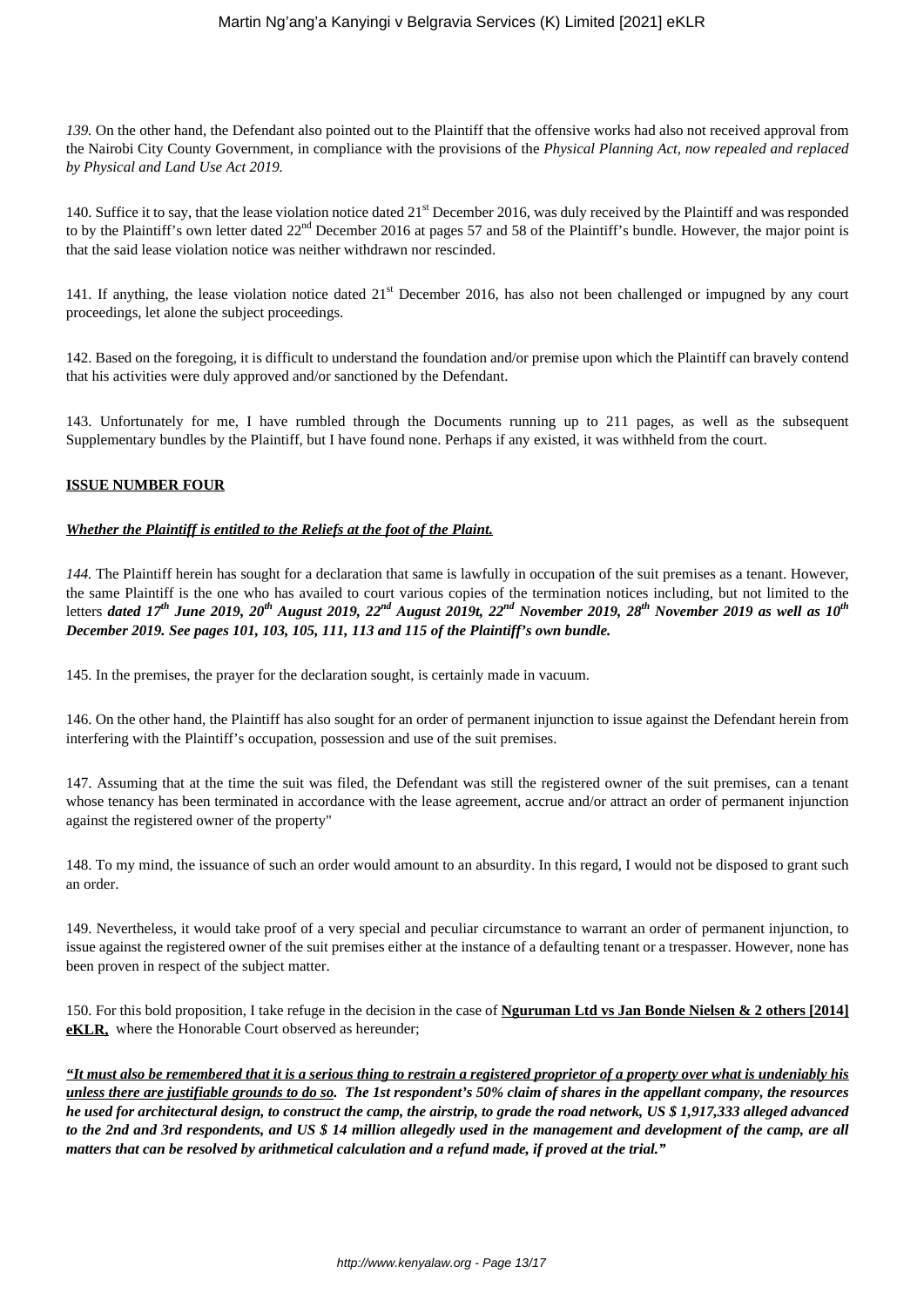151. Other than the foregoing, the Plaintiff has also sought payment of Kshs. 27,606,51-.42 Only, comprised of 22,780,715.42 only being cost of the repairs, Kshs. 325,750 Only, being wages and Kshs. 4,500,000 Only, being security deposit and rents for 13 months during which the Plaintiff was not in occupation of the suit premises.

152. To start with, the document upon which the claim for Kshs. 22,780,715.42 Only, is founded is contained on the letterhead of M/s Misot Africa Ltd, at Page 017 of the list of Documents dated  $19<sup>th</sup>$  December 2019.

153. Having looked at the said document, it is worthy to point out that same is neither signed nor authenticated by the originator. Consequently,it is difficult to understand when or by whom it was generated.

154. Besides, it is important to note that the letterhead thereof speaks to a limited liability company, namely, *M/s Misot Africa Ltd*, who is alleged to have incurred the expenses even though, same is neither executed by anyone.

155. However, the point that I wish to make is that the person alleged to have incurred the said expenses was neither a tenant nor the Plaintiff in respect of the subject matter. Consequently, if any such expenditure was incurred, same is outside the scope of the subject matter.

156. Notwithstanding the foregoing, the other documents that have been adverted to sustain the claim are invoices, delivery notes and cash sale receipts. Suffice it to say, delivery notes and invoices are not accounting documents and do not show payment against same.

157. However, as pertains to cash sale receipt, same are accounting documents and evidence of proof of payments made.

158. Nevertheless, before the cash sale receipts can be counted towards proving expenditure, same must comply with the law. In this regard, it is imperative to take cognizance of **Section 19 of the Stamp Duty Act, Chapter 480, Laws of Kenya;**

#### *19. Non-admissibility of unstamped instruments in evidence; and penalty*

*(1) Subject to the provisions of subsection (3) of this section and to the provisions of sections 20 and 21, no instrument chargeable with stamp duty shall be received in evidence in any proceedings whatsoever, except—* 

*(a) in criminal proceedings; and* 

*(b) in civil proceedings by a collector to recover stamp duty, unless it is duly stamped.* 

*(2) No instrument chargeable with stamp duty shall be filed, enrolled, registered or acted upon by any person unless it is duly stamped.*

*(3) Upon the production to any court (other than a criminal court), arbitrator, referee, company or other corporation, or to any officer or servant of any public body, of any instrument which is chargeable with stamp duty and which is not duly stamped, the court, arbitrator, referee, company or other corporation, or officer or servant, shall take notice of the omission or insufficiency of the stamp on the instrument and thereupon take action in accordance with the following provisions—* 

*(a) if the period of time within or before which the instrument should have been stamped has expired and the instrument is one in respect of which a person is specified in the Schedule to this Act as being liable for the stamping thereof, the instrument shall be impounded and, unless the instrument has been produced to a collector, shall forthwith be forwarded to a collector;* 

*(b) in any such case, before the exclusion or rejection of the instrument, the person tendering it shall, if he desires, be given a reasonable opportunity of applying to a collector for leave under section 20 or of obtaining a certificate under section 21;* 

*(c) in all other cases, unless otherwise expressly provided in this Act, the instrument shall, saving all just exceptions on other*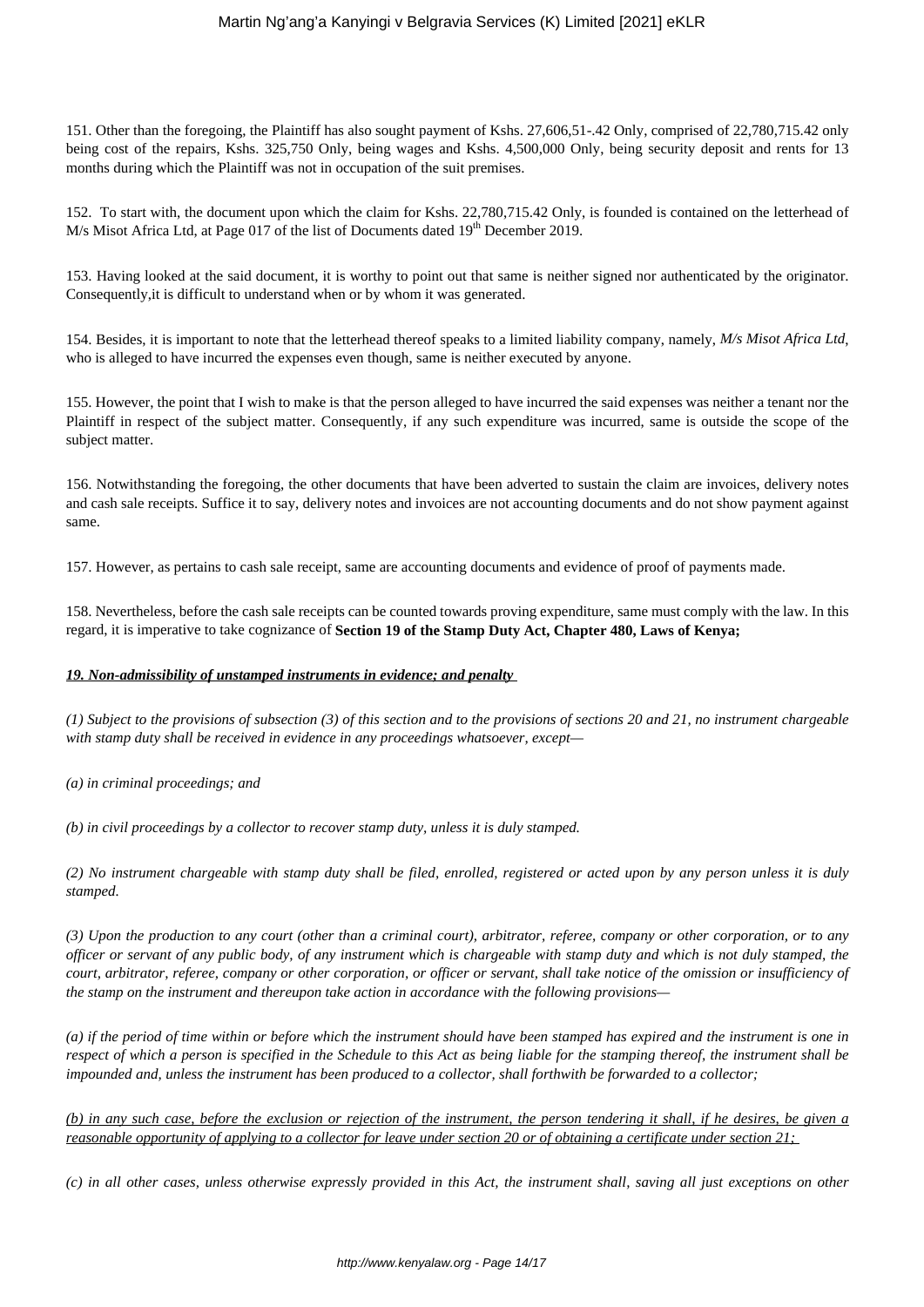*grounds, be received in evidence upon payment to the court, arbitrator or referee of the amount of the unpaid duty and of the penalty specified in subsection (5), and the duty and penalty, if any, shall forthwith be remitted to a collector with the instrument to be stamped after the instrument has been admitted in evidence.*

*(4) If any person is empowered or required by any written law to act upon, file, enrol or register a duplicate or copy of any instrument, and if the original of that instrument would require to be duly stamped if acted upon, filed, enrolled or registered by that person, that person may call for the production of the original instrument or for evidence to his satisfaction that it was duly stamped, and no person shall act upon, file, enrol or register any such duplicate or copy without production of the original instrument duly stamped or of evidence thereof.*

*(5) The penalty on stamping any instrument out of time referred to in paragraph (c) of subsection (3) shall be ten shillings in respect of every twenty shillings and of any fractional part of twenty shillings of the duty chargeable thereon and in respect of every period of three months or any part of such a period after the expiration of the time within or before which the instrument should have been stamped.*

#### *20. Stamping out of time*

*(1) Where an instrument is chargeable with stamp duty under this Act and should have been stamped before a certain event or before the expiration of a certain period, but has not been so stamped, a collector may give leave for the stamping of the instrument if he is satisfied—*

*(a) that the omission or neglect to stamp duly did not arise from any intention to evade payment of stamp duty or otherwise to defraud; and*

*(b) that the circumstances of the case are such as to justify leave being given.*

*(2) If the collector grants leave under subsection (1) for the stamping of an instrument, the instrument shall be stamped on payment of the unpaid duty including any additional stamp duty and of a penalty of one shilling in respect of every twenty shillings and of any fractional part of twenty shillings of the duty chargeable thereon and in respect of every period of three months or any part of such period after the expiration of the time within or before which the instrument should have been stamped:*

*Provided that—*

*(a) the penalty chargeable under this subsection shall not exceed one hundred per centum of the principal duty outstanding; and*

*(b) the collector may remit the penalty under this section up to a maximum of one million five hundred shillings, but shall not remit any penalty exceeding that amount without prior approval from the Minister.*

*(3) If any person applying for leave under this section is dissatisfied with the decision of the collector upon that application, that person may require his application to be referred to the Minister, whose decision thereon shall be final for all purposes.*

*(4) Upon any application for leave under this section, the collector, or the Minister, may require sworn or other evidence in support of the application.*

*(5) When an instrument has been stamped by leave under this section it shall be deemed to have been duly stamped.*

*(6) Notwithstanding the provisions of this section, no bill of exchange or promissory note shall, except as provided in sections 21, 22, 34 and 36, be stamped after execution.*

*(7) In this section, "collector" does not include the Senior Collector of Stamp Duties.*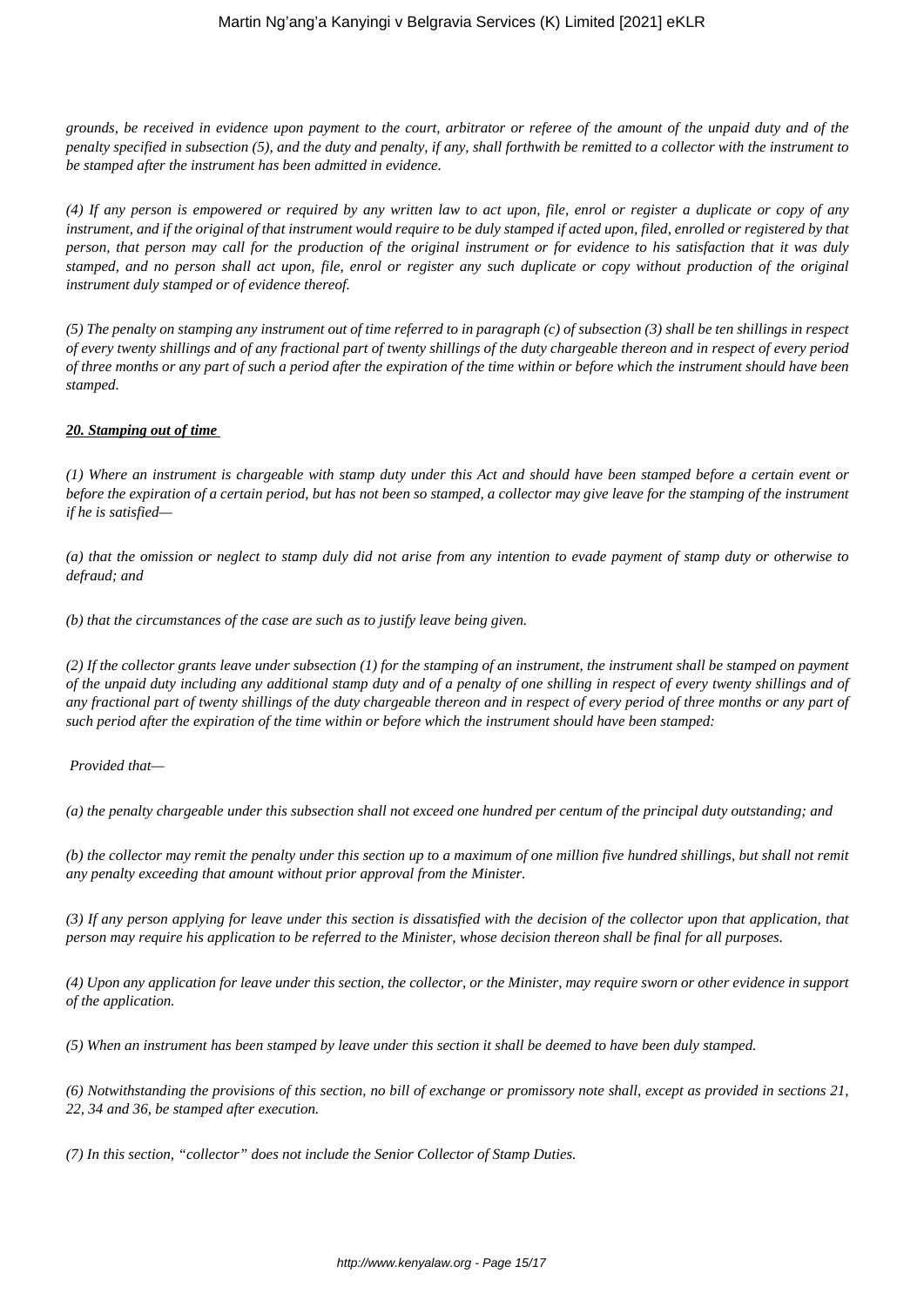159. To my mind, the various receipts which have been produced are neither accompanied by the ETR receipt nor the revenue stamp. Consequently, the same are legally inadmissible for purposes of proving expenditure.

160. Thirdly, the Plaintiff has also claimed wages from various months namely January to August 2017. However, the document relating to wages is a sheet of paper, which does not contain the details of persons paid wages, who paid them and what is the source of the subject document at page 211 of the Plaintiff's bundle.

161. In my humble view, Special damages having been particularly pleaded, must be specifically proved. However such proof cannot be achieved by throwing a non-authentic document, on the face of the Court.

162. Fourthly, the other claim by the Plaintiff relates to Refund of security deposit, as well as Rents for 13 months, being the period the Plaintiff is said not to have been in occupation of the suit premises.

163. As pertains to this claim, I have found and held in the Second issue hereinbefore, that the premises were tenantable and were handed over to the Plaintiff, upon the execution of the Lease Agreement and hence the Plaintiff could enter upon and occupy at his pleasure.

164. Owing to the foregoing, the Plaintiff duly and lawfully paid Rents for the said period in question, even though same was not in occupation. Such Rents were paid knowingly, lawfully and willingly and are thus not Refundable.

165. In respect of the Security paid to the Defendant ,at the execution of the Lease Agreement, same was to be held during the subsistence of the tenancy and is thus refundable to the tenant upon termination of tenancy.

166. In this regard, the claim for Refund of security is legitimate.

#### **FINAL DISPOSITION**

167. In conclusion, my findings are as hereunder;

**i.** *The Plaintiff's suit vide Plaint dated 19th December 2019 be and is hereby dismissed, save for the aspect touching on refund of the security paid at the commencement of the lease agreement dated 1st October 2016.*

*ii. The Defendant be and is hereby ordered to refund the security amount paid to the Defendant, and refund thereof to be made within 60 days from the date hereof.*

*iii. The Plaintiff shall vacate the suit premises, namely House Number 4, on L.R. NO. 192/60 and grant vacant possession to the Defendant and/or Defendant's nominee within 90 days from the date hereof.*

*iv. In default to vacate and handover vacant possession, the Defendant and/or Defendant's nominee shall be at liberty to apply for eviction orders.*

*v. Cost of the suit be and are hereby awarded to the Defendant.*

# **DATED, SIGNED AND DELIVERED AT NAIROBI THIS 20TH DAY OF DECEMBER 2021.**

#### **HON. JUSTICE OGUTTU MBOYA**

#### **JUDGE**

#### **ENVIROMENT AND LAND COURT.**